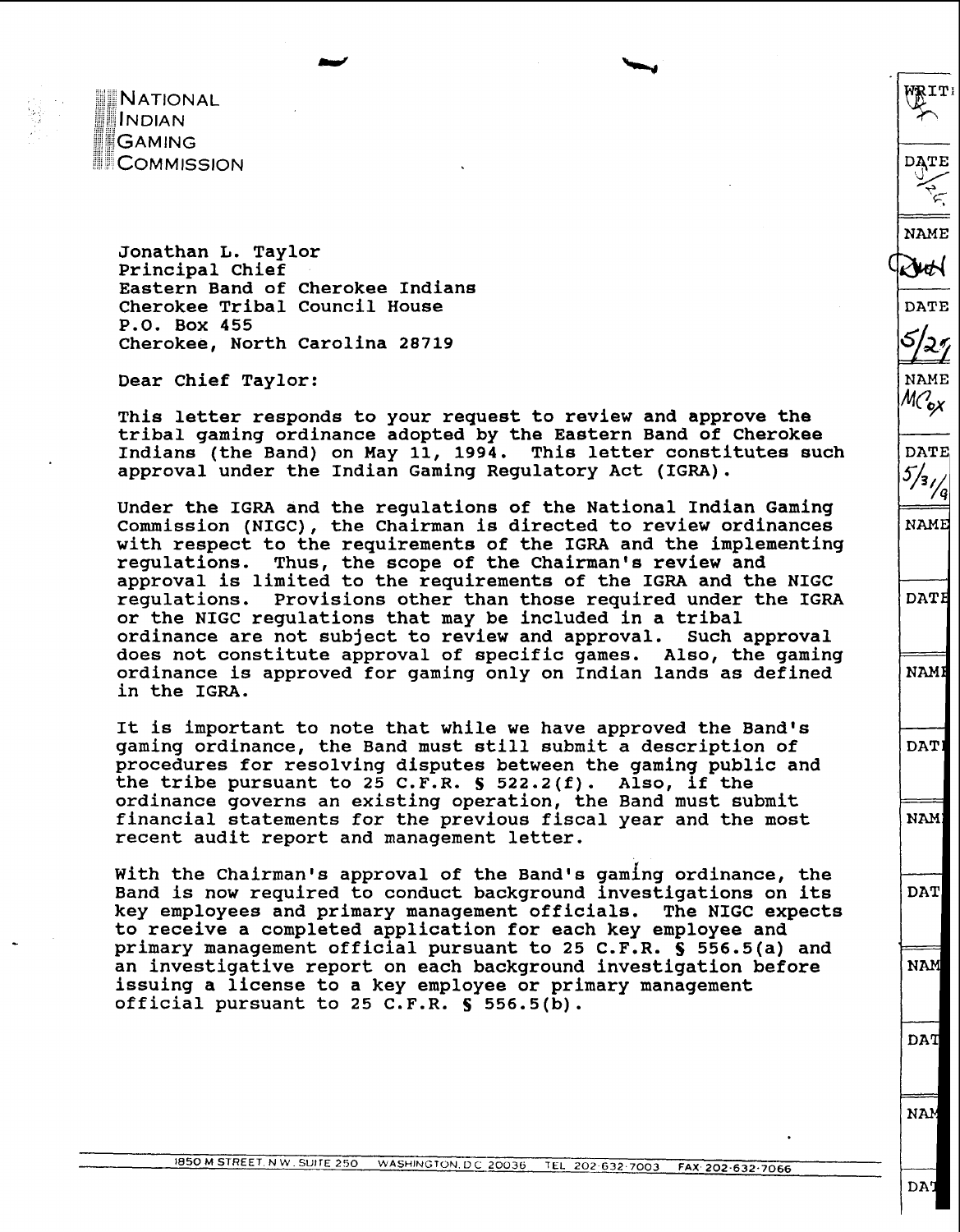**Thank you for submitting the ordinance of the Eastern Band of Cherokee Indians for review and.approva1. The NIGC staff and I look forward to working with you and the Band in implementing the IGRA** .

**Sincerely yours,** 

Anthony  $^{\vee}$  J/.  $\degree$  Hope Chairman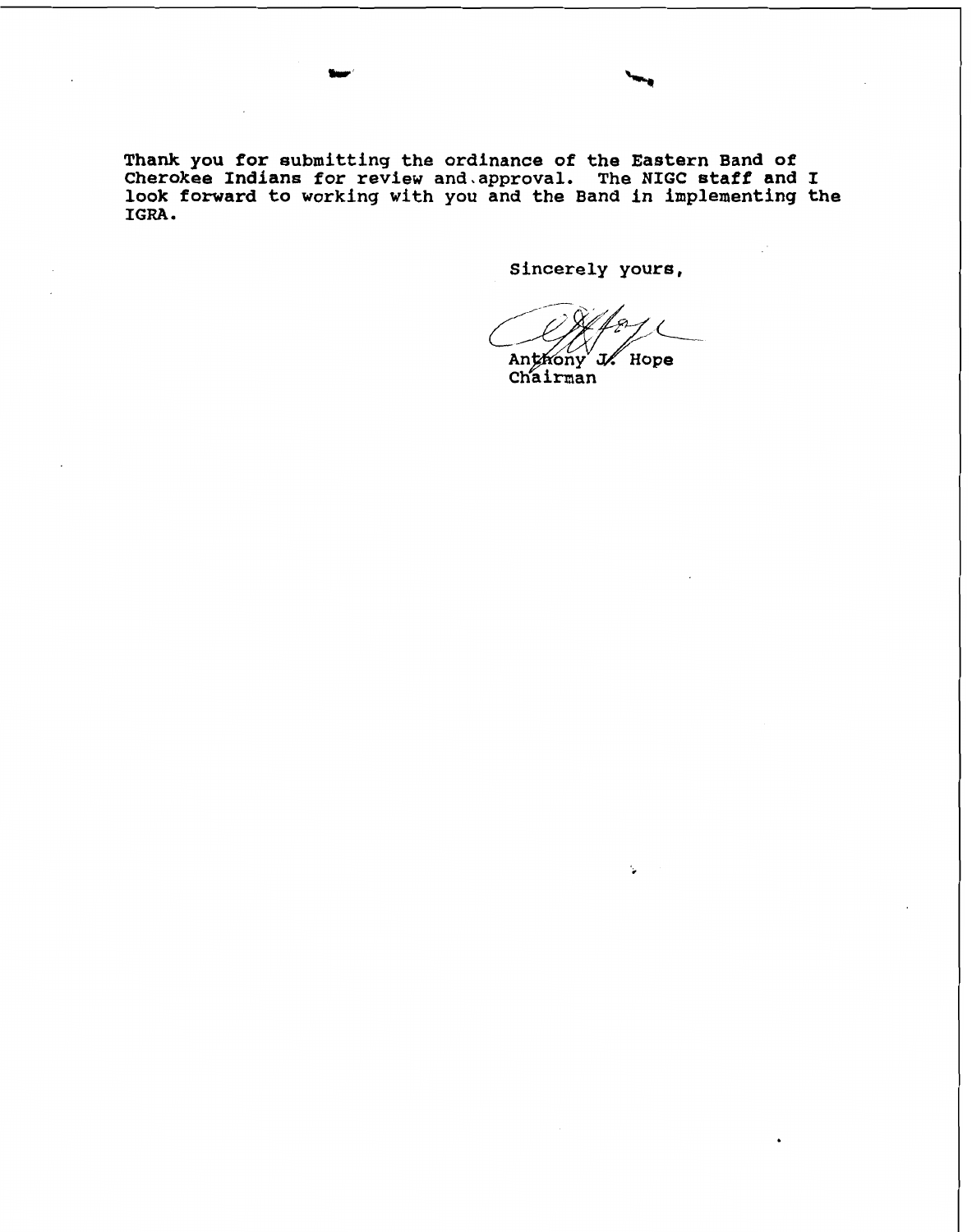

Cherokee Council House Cherokee, Notth Carolina **I** -

Date

#### **ORDINAEZE NO, 134 (i994)**

## SHORT TITLE: EASTERN CHEROKEE GAMING ORDINANCE

### **516-1. POLICY.**

(a, The Tribal Council finds that the Eastern Band of Cherokee Indians has conducted bingo gaming operations continuously since December 1982 as a means of generating tribal government revenue.

(b) The federal courts and congress have declared that Indian tribal gaming operations are a lawful and valid means of promotins economic development, self-sufficiency and for strengthening tribal governments.

(c) Congress has estsblished federal regulatory a~thority and standards for gaming on Indian lands in order to protect such gaming from organized crime and other corrupting influences and to preserve such gaming as a means of generating tribal revenue.

(d) The Eastein Band of Cherokee Indians does enact this Gaming Ordinance in compliance with the Indian Gaming Requlatory Act, 25 U.S.C. 2701 et seq., to replace its prior gaming ordinances and to provide appropriate requlation of these essential governmental activities.

#### $$16-2.$ PURPOSE.

The Tribal Council of the Tribe is the authorized governing body empowered by the Tribe's Charter and Governing Document to enact laws and hereby enacts this Ordinance in order to establish the terms for class II and class III gaming operating on tribal lands.

## **S16-3. GAMING AOTHORIZED.**

(a) Class **I1** gaming, as defined in the Indian Gaming Regulatory Act (hereafter **"IGKAn)** at 25 U.S.C. S2703(7)(A) and by regulations promulgated by the National Indian Gaming Commission (hereafter "NIGC") at 25 C.F.R. \$502.3, is hereby authorized.

(b) Class III gaming, as defined in the IGRA at 25 U.S.C.  $$2703(8)$ , is hereby authorized so long as it is conducted consistent with the provisions of an executed and approved class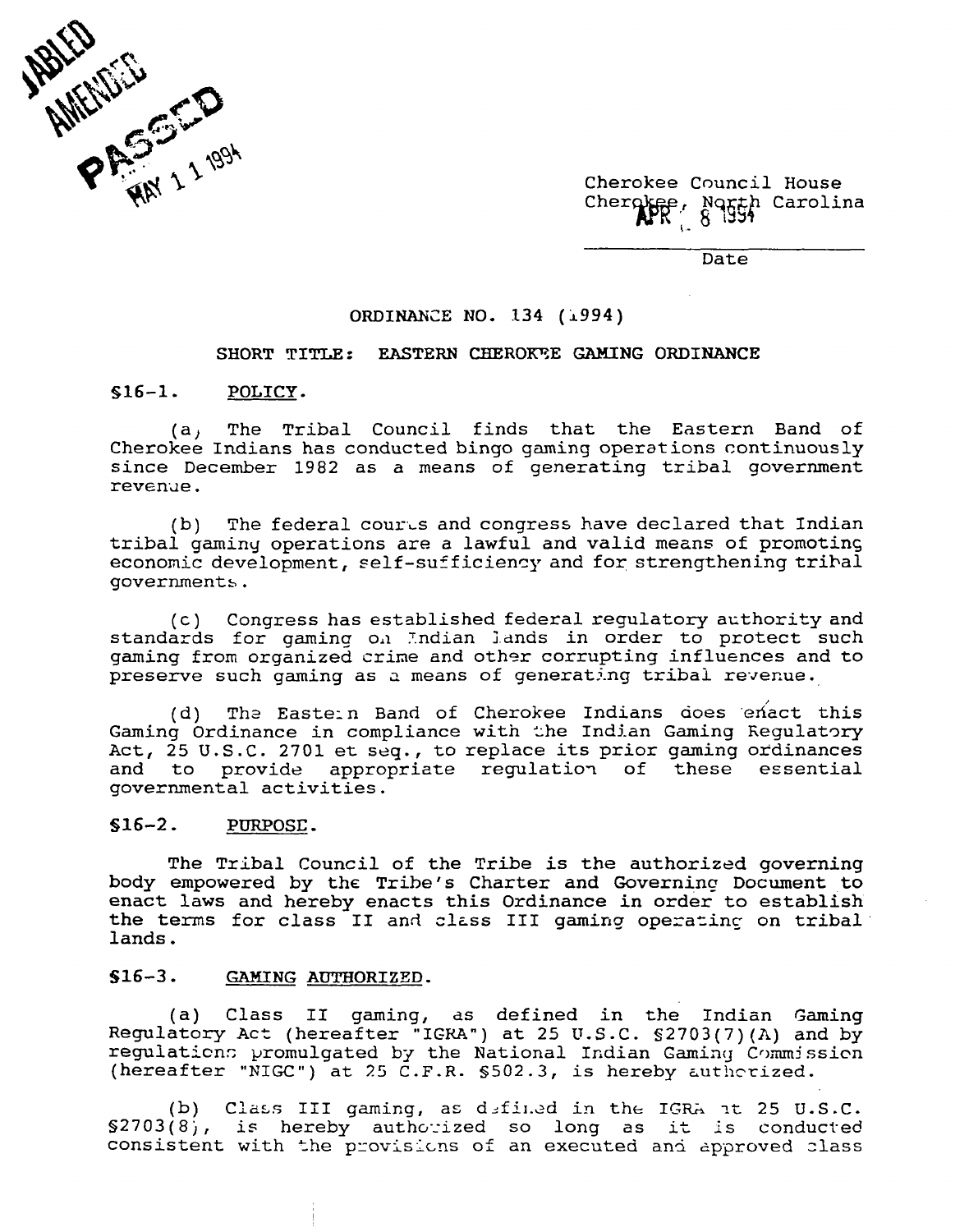I11 gaming compact between the Tribe and the State of North Carolina.

#### $$16-4.$ **OWNERSHIP GAMING.**

The Tribe shall have the sole proprietary interest in and responsibility for the conduct of any class I1 or class I11 gaming operation cuthorized by this ordinance. No individually owned gaming is authorized by this ordinance. authorized by this order<br>authorized by this ordi<br><u>USE OF GAMING REVENUES</u>.

#### $$16-5.$

(a) Net revenues from class **I1** and I11 gaming shall be used only for the following purposes: operations, enterprises and programs; provide for the general welfare of the Tribe and its enrolled members; promote tribal economic development; donate to charitable organizations; or help fund operations of local government agencies.

(b) The Tribe shall make per capita payments from either class I1 or class I11 gaming to tribal members and shall authorize payment of 50% of net revenues to its members and the remaining funds shall be used as outlined in (a) above and submitted by the Frincipal Chief to the Secretary of the Interior under 25 U.S.C.  $$2710(b)(3).$ 

# **S16-6. AUDIT.**

(a) The Tribe shall cause to be conducted annually an independent audit of all gaming operations and shall submit the resulting audit reports to the NIGC.

(b) All gaming related contracts that result in the purchase of supplies, services, or concessions in excess of \$25,000 annually, except contracts for professional legal and accounting services, shall be specifically included within the scope of the audit described in subsection (a) above.

# \$16-7. PROTECTION OF THE ENVIRONMENT AND PUBLIC HEALTE AND **SAFETP** .

Class I1 and class IiI gaming facilities shall bc constructed, maintained and operated in a manner that adequately protects the environment and the public health and safety. The Commission shall have responsibility and authority to insure compliance with this zequirement.

# **S16-8. LICENSES POR** 'I;EY **EMPLOYEES PRIMARY MAWGEMENT OFFICIALS.**

The Tribe shall insure that the policies and procedures set forth in this section are implemented with respect to key employees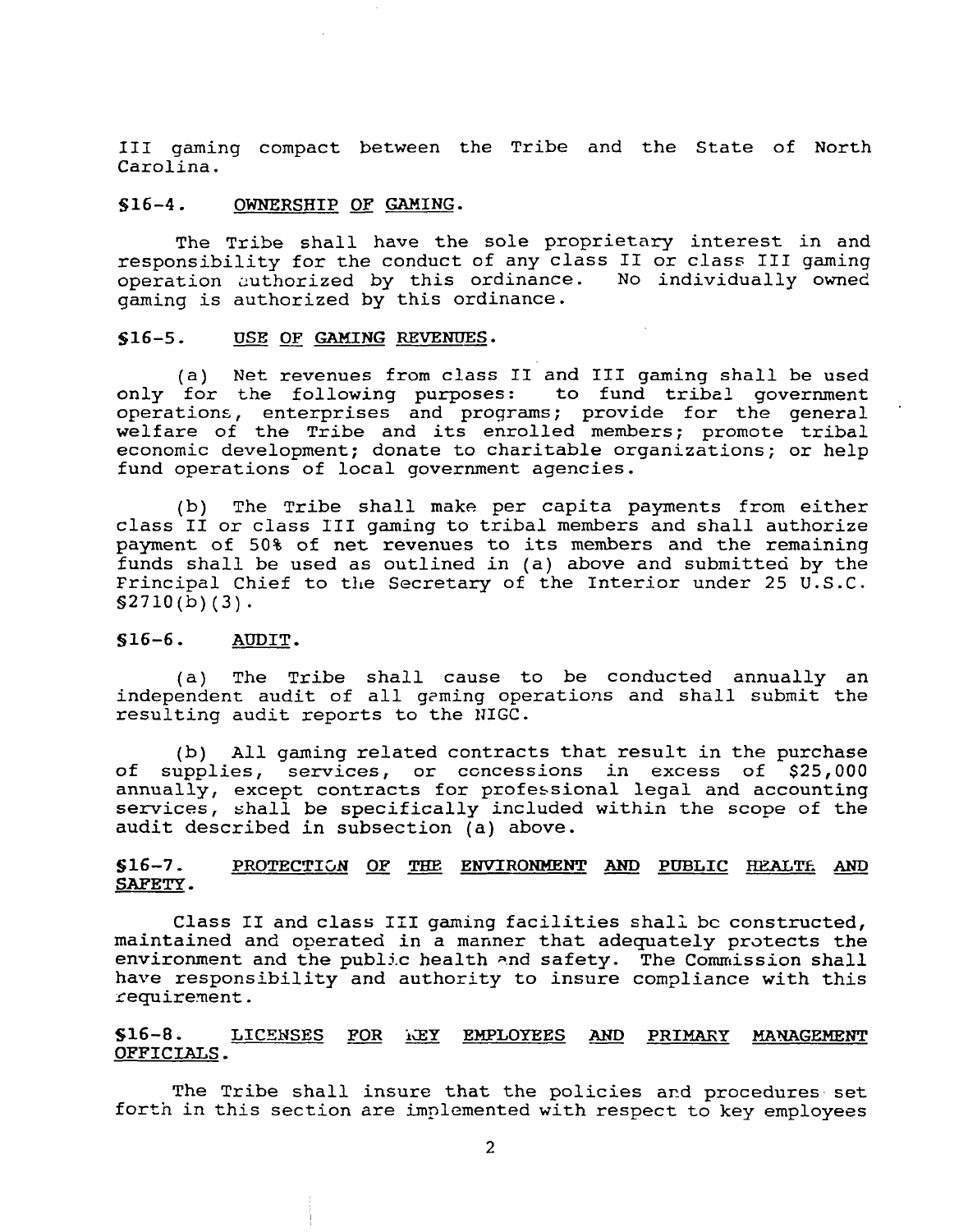and primary manac,,ment officials employed at **zny** class **I1** or class **I11** gaming enterprise operated on Eastern Cherokee lands:

- $(a)$ Definitions.
	- (1) "Key employee" shall mean:

(A) a person who performs one or more of the following functions:

(i) bingo caller (ii) counting room supervisor (iii) chief of security (iv) custodial of gaming supplies or cash (v) floor manager (vi) pit boss (vii) dealer (viii) croupier  $(ix)$  custodian of gaming devices, including persons with access to cash and accounting reccrds within such devices,

**(x)** video maintenance worker

(xi) credit approver

(B) if not otherwise included, any other pcrsons whose total cash compensation is in excess of \$50,000 per year; or,

(C) if not otherwise included, the four most highly compensated persons in the gaming operaticn.

(2) "Primary management official" shall mean:

 $(A)$  the person having management responsibility for a management contract;

(B) any person who has authority

(i) to hire and fire employees, or

 $(i)$  to set up working policy for the gaming operation, or

**(C)** the chief financial officer or other person who has financial management responsibility.

# (b) Application forms.

(1) The following notice shall be placed or, the application form for a key employee or a primaly management official before that £om is filled out by **tF.'l!** applicant: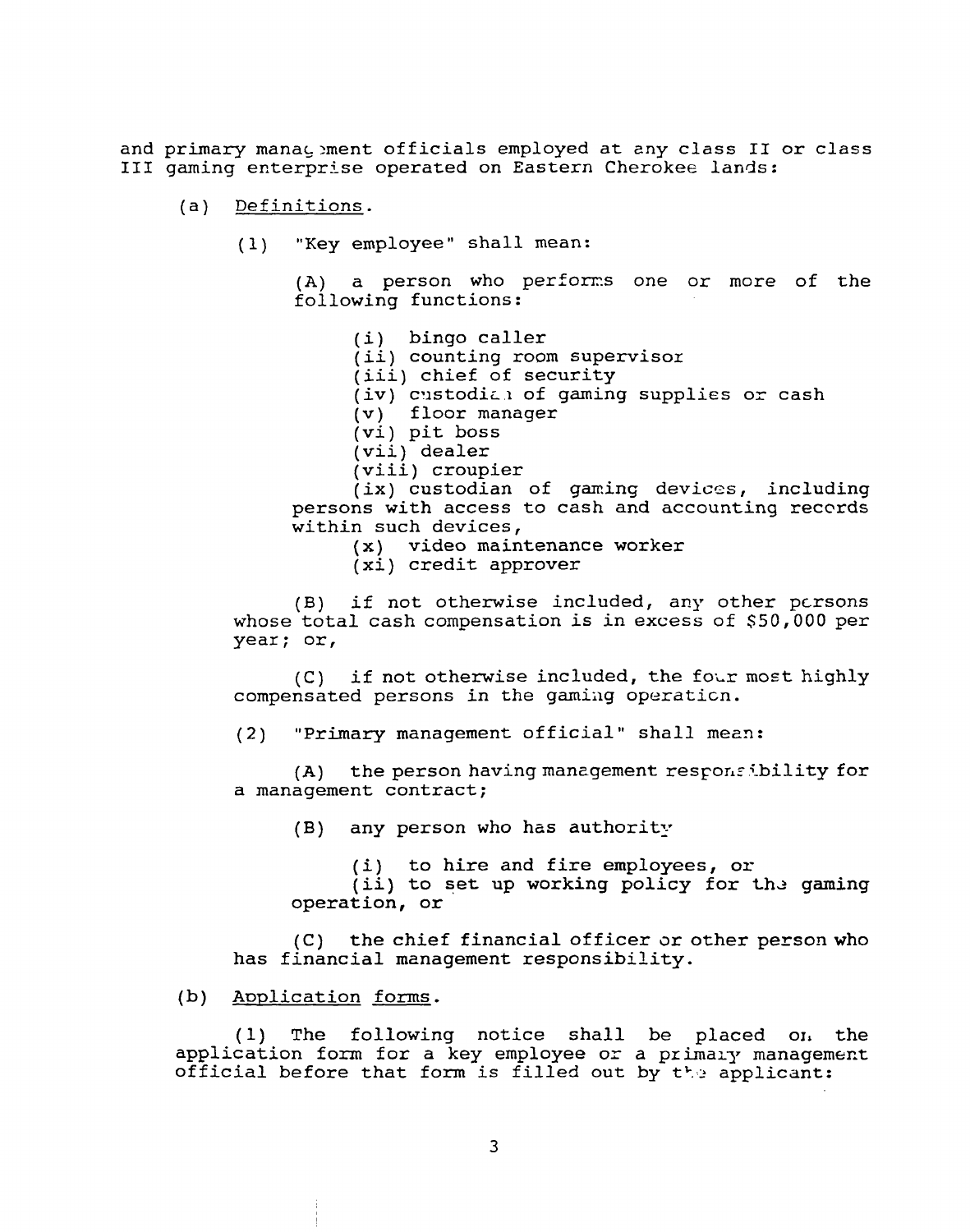In compliance with the Privacy Act of 1974, the following information is provided: Solicitation of the information on this form is authorized by 25 U.S.C. 2701 et seq. The purpose of the requested information is to determine the eligibility of individuals tu be employed in a gaming operation. The information will be used by NIGC members and staff who have need for the information in the<br>performance of their official duties. The information performance of their official duties. may be disclcssd to appropriate federal, tribal, state, local or foreign law enforcement and regulatory agencies<br>when relevant to civil, criminal or regulatory when relevant to investigations or prosecutions or when pursuant to a requirement by a tribe or the NIGC in connection with the hiring or firing of an employee, the issuance or revocation 3f a gaming license, or investigations of activities while associated with a tribe or a gaming<br>operation. Failure to consent to the disclosures Failure to consent to the disclosures indicated in this notice will result in the tribe being unable to hire you in a primary management official or key employee position. The disclosure of your Social Security Number (SSN) is vcluntary. However, failure to supply a SSN may result in errors in processing your application.

(2) Existing key employees and primary management officials shall be notified in writing that they shall either:

(A) complete a new application form that contains a Privacy Act notice, or

(B) sian a statement that contains the Privacy Act notice and consent to the rortine uses described in that notice.

(3) The following notice shall be placed on the application form for a key employee or a primary official before that form is filled out by an applicant.

A false statement on any part of your application may be grounds for not hiring you or for firing you after you<br>begin work. Also you may be punished by fine or Also you may be punished by fine or imprisonment. 18 U.S.C. \$1001.

(4) The Tribe shall notify in writing ali existing key employees and primary management officials that they shall either:

(A) complete a new application form that contains a notice regarding false statements, or

 $(B)$  sign a statement that contains the notice regarding false statements.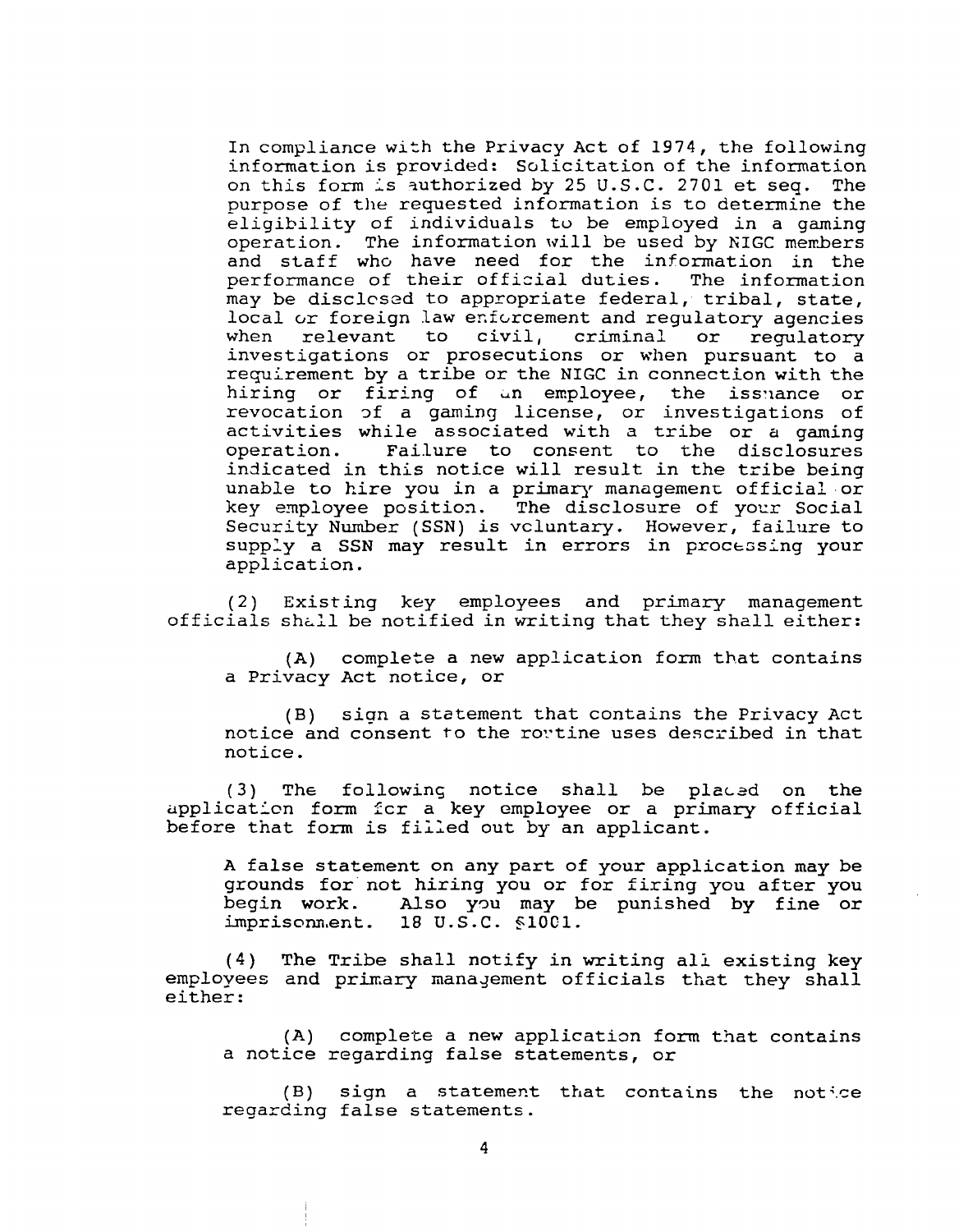(c) Backqround Investiqations.

(1) The Tribe shall request from each primary management<br>ial and each key employee all of the following official and each key employee information:

(A) full name, other names used (oral or written), social security number(s), birth date, place of birth, citizenship, gender, all languages (spoken or written);

(B) currently and for the previous 5 years:<br>ess and employment positions held, ownership business and employment positions held, interests in those businesses, business and residence addresser, and drivers license numbers;

(C) the names and current addresses of at least three personal references, including one personal reference who was acquainted with the applicant during each period of residence listed under paragraph ( 1) (B) of this section;

(D) current business and residence telephone numbers ;

(E) a description of any existing and previous business relationships with Indian tribes, including ownership interests in those husincsses;

(F) a description of any existing and previous business relationships with the gaming industry<br>generally, including ownership interests in those including ownership interests in those businesses;

(G) the name and address of any licensing or regulatory agency with which the person has filed an application for a license or permit related to gaming, whether or not such license or permit was granted:

(H) ior each felony for which there is an ongoing prosecution or a conviction, the charge, the name and address of the court involved, and the date and disposition, if any;

(I) for each misdemeanor conviction or ongoing misdemeanor prosecution (excluding minor traffic violations), within 10 years of the date of the application, the name and address of the court involved and the *date* and disposition;

(J) for each criminal charge (excluding minor traffic violations) whether or not there is a conviction, if such criminal charge is within 10 years of the dete of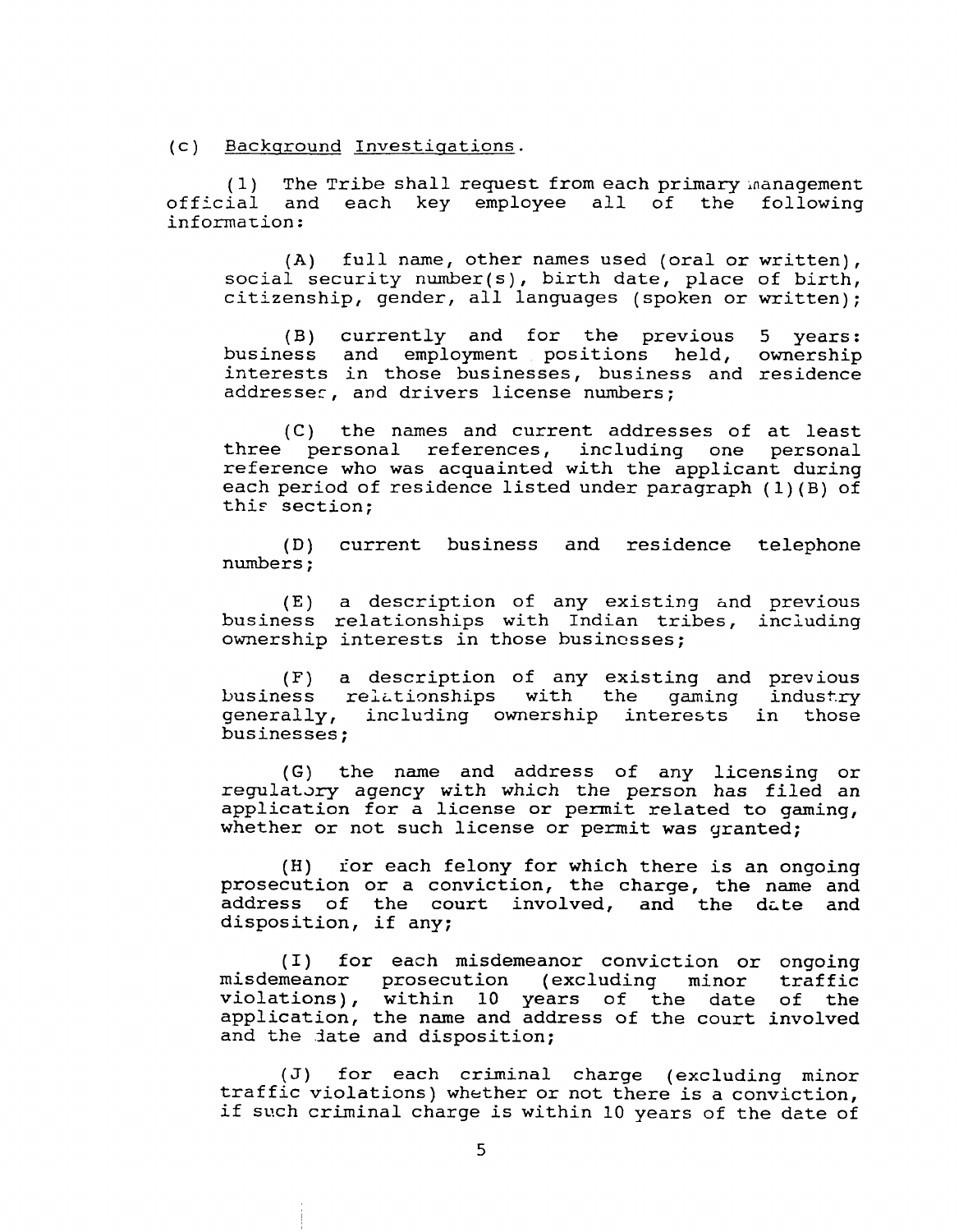the application and is not otherwise listed pursuant to paragraph  $(1)$  (H) or  $(1)$  (I) of this section, the criminal charge, the name and address of the court involved and the date and disposition;

(K) the name and add?-9ss of any licensing or regulatory agency with which the person nas filed an application for an occupation3! license or permit, whether or not such license or permit was granted;

**(L)** a current photograph;

(M) any other information the Tribe deems relevant; and

(N) fingerprints consistent with procedures adopted by the Tribe in accordance with 25 C.F.R. §522.2(h).

(2) The Tribe shall conduct an investigation sufficient<br>ake a determination under subsection (d) helow. In to make a determination under subsection (d) helow. conducting a background investigation, the Tribe or its agent shall promise to keep confidential the identity of  $\epsilon$  ch person interviewed in the course of the investigation.

## (d) Eliqibility Determination.

The Tribe shall review a person's prior activities, criminal record, if any, and reputation, habits and associations to make a finding concerning the eligibility of a key employee or primary management official for employment in a gaming operation. If the Tribe determines that emplcyment of the person poses a threat to the public interest or to the effective regulatior. of gaming or creates or enhances dangers of unsuitable, unfair or illegal practices and methods and activities in the conduct of gaming, a tribe1 gaming operation shall not employ that person in a key employee or primary management official position.

(e) Procedures for Forwarding Applications and Reports to the NIGC .

(1) When a key employee or primary managerent official begins work at a gaming oparation authorized by this ordinance, the Tribe shall forward to the NIGC a ccmpleted application for employment and conduct. the background investigation and make the determination referred to in subsection (d) above.

(2) The Tribe shall forward the report referred to in subsection (f) below to the NIGC within 60 days after an employee begins work or within 60 days of the approval of this ordinance by the Chairman of the NIGC.

6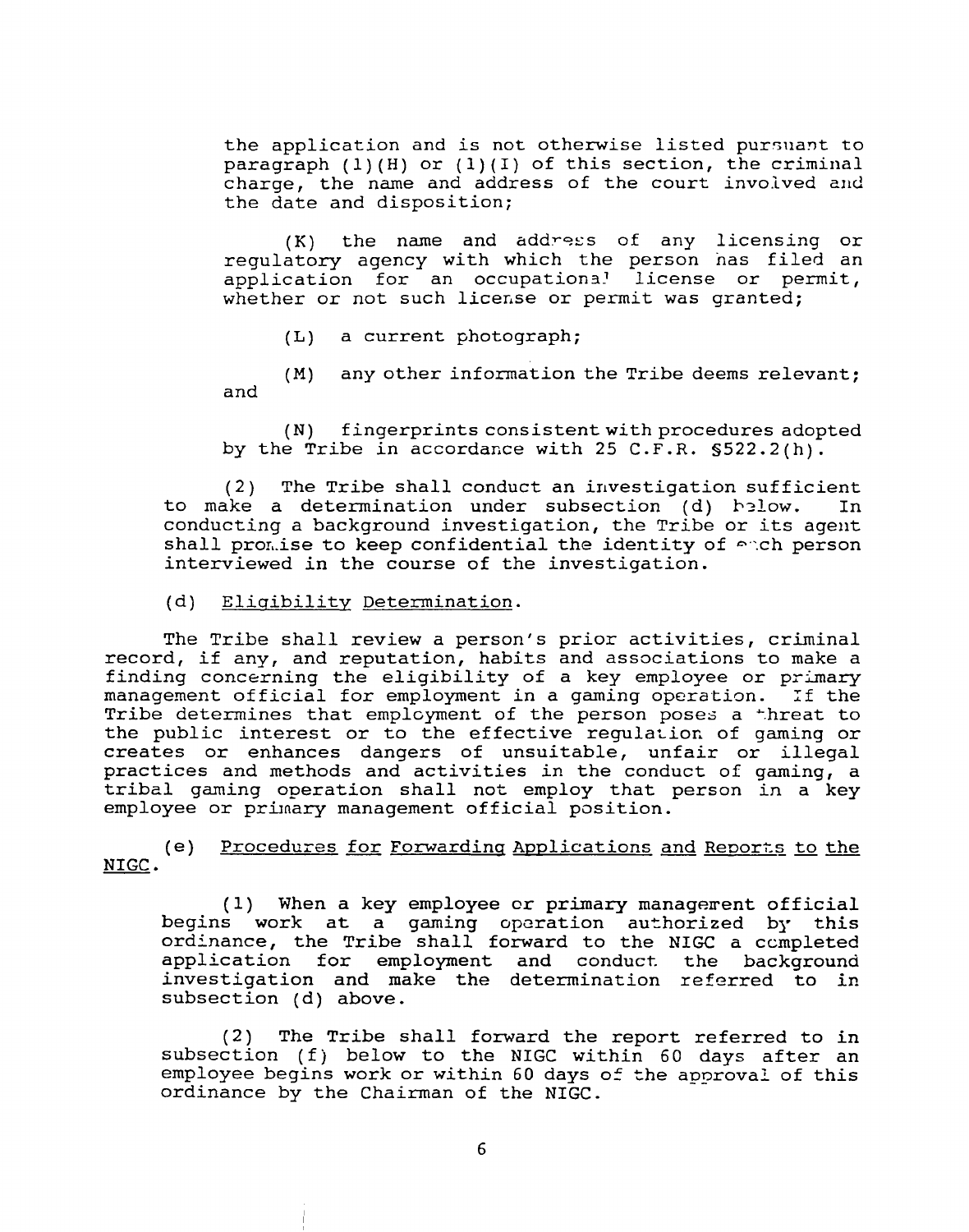(3) The gaming cperation shall not employ as a key employee or primary management official a person who does not have a license 90 days after NIGC has received the application.

(f) Repcrt to the NIGC.

( **1** \ Pursuant to the procedures set out in subsection (e) above, the Tribe shall prepare and forward to the NIGC an investigative report on each background investigation. An investigative report on each background investigation. investigative repori shall include all of the following:

(A) steps taken in conducting a background investigation;

(B) results obtained;

- (C) conclusions reached; and
- (D) the basis for those conclusions.

(2) The Tribe shall submit with the report a copy of the eligibility determination made under subsection  $(d)$  above.

 $(3)$  If a license is not issued to an applicant, the Tribe :

(A) shall notify the NIGC; and

**(B)** may forwerd copies of its eligibility determination and investigative report, if any, to the NIGC for inclusion in the Indian Gaming Individuals Records System.

**(4)** With respect to key employees and primary management officials, the Tribe shall retain applications for employment and reports, if any, of background investigations for inspection by the Chairman of the **?:IGC** or their designee for not less than three (3) years from the date of termination of employment.

# (g) Grantinq **a** Gminq License.

(1) If, within a thirty (30) day pericd after the NIGC receives a repart, the NIGC notifies the Tribe that it has no objection to the issuance of a license pursuant to a license application filed by a key employee or a primary management official for whom the tribe has provided an application and investigative report to the NIGC, the Tribe may issue a license to such applicant.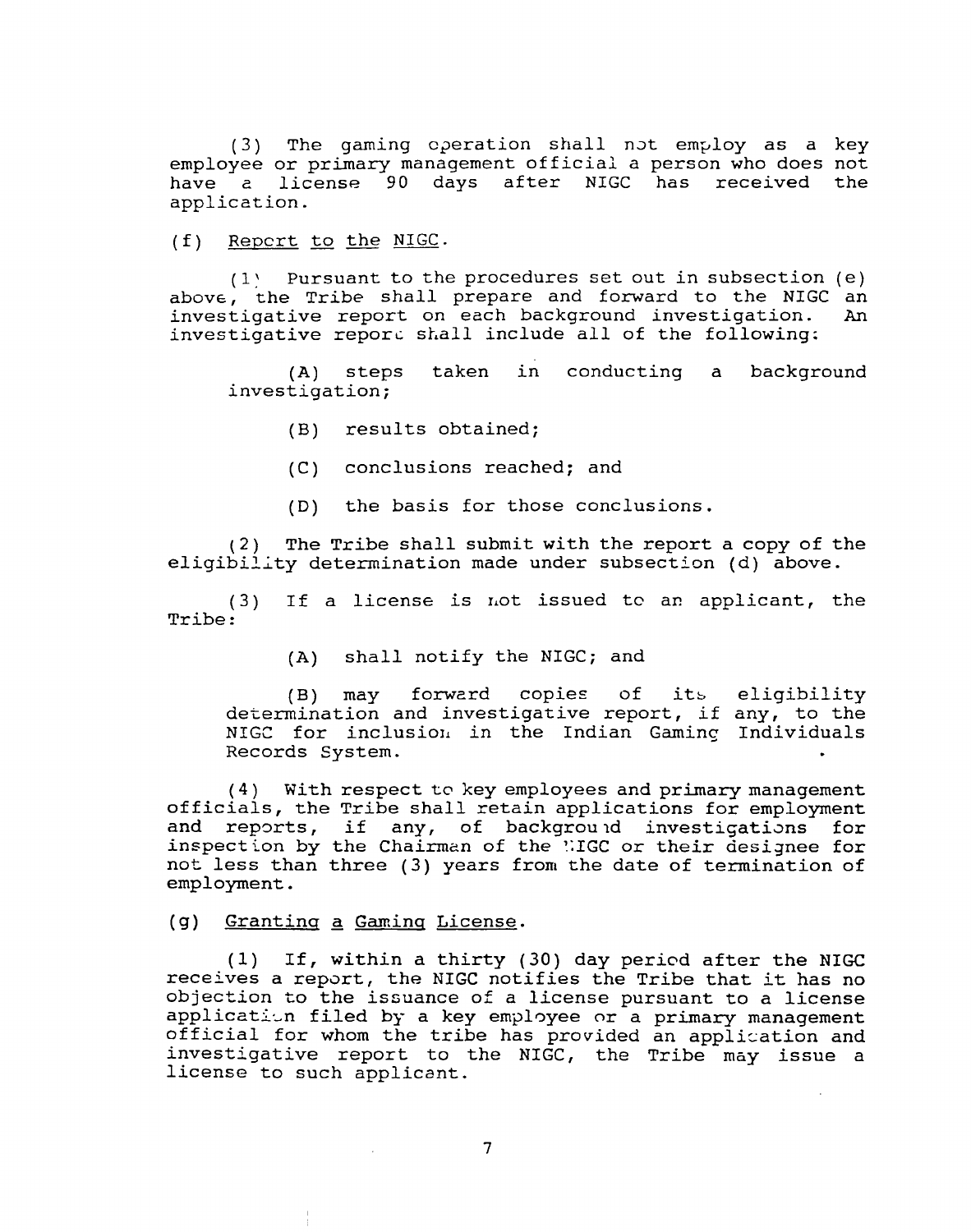$(2)$  The Tribe shall respond to a request for additional information from the Chairman of the NIGC concerning a key employee or a primary management official who is the subject of a report. Such a request shall suspend the thirty (30) day period under subsection (g) **(1)** until the Chairman of the NIGC receives the additional information.

(3) If, within the thirty (30) day period described above, the NIGC provides the Tribe with a statement itemizing objections to the issuance of a license to a key employee or to a primary management official for whom the Tribe has provided an application and investigative report to the NIGC, the Tribe shall reconsider the application, taking into account the objections itemized by the NIGC. The Tribe shall make the final decision whether to issue a license to such applicant.

(h) License Suspension.

(1) If after the issuance of a gaming license the Tribe receives from the NIGC reliable information indicating that a key employee or a primary management official is not eligible for employment under subsection (d) above, the Tribe shall suspend such license and shall notify in writing the licensee of the suspension and the proposed revocation.

(2) The Tribe shall notify the licensee of a time and a place for a hearing on the proposed revocation of a license.

(3) After a revocation hearing, the Tribe shall decide to revoke or to reinstate a gaming license. The Tribe shall notify the NIGC of its decision.

## SIC-9. **LICENSE LOCATIONS.**

(a) The Tribe shall issue a separate license to each place, facility or location on Eastern Cherokee lands where class I1 gaming is conducted under this ordinance. Such license shall be referred to as a class 11 License.

(b) The Tribe shall issue a separate license to each place, facility or location on Eastern Cherokee lands where class III gaming is conducted under this ordinance. Such license shall be referred to as a class I11 License.

(c) The Tribe shall issue a separcte license to each key employee and primary management official as defined in \$16-8. Such licenses shall be referred to as an Individual License.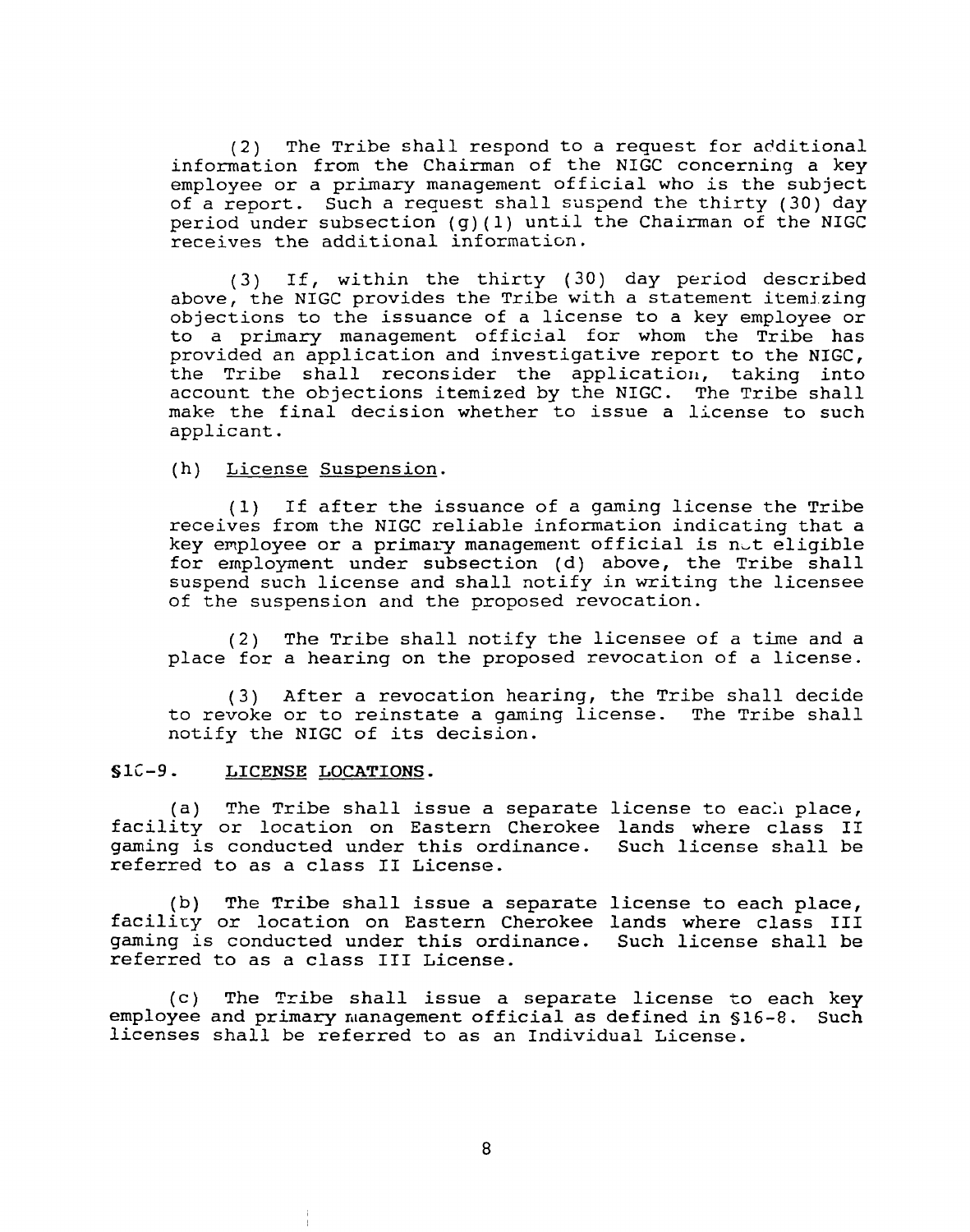# **S16-1C. NATURE LICENSZ.**

(a) The Cherokee gaming license is a revocable priviiege and no licensee shall be deemed to have any vested rights therein or<br>thereunder. The burden of preving qualification to hold any The burden of preving qualification to hold any license shall rest at all times with the license applicant. The Commission is charged with the duty of continually observing the conduct of all licensees to the end that licenses shali not be held by unqualified, disqualified or unsuitable persons, firms or entities. Acceptance of a license or renewal thereof, shall constitute an agreement on the part of the licensee to be bound by all the regulations or conditions established by the Commission or<br>by the provisions of this ordinance. It shall be the the provisions of this ordinance. responsibility of the licensee to keep informed of the terms and contents of all such regulations, conditicns and ordinances and ignorance thereof shall not excuse violations.

(b) The Cherokee gaming license shall be valid only for the person, firm or entity at the place of business shown on the face of the license. The license shall not be assignable or otherwise transferable to any other person or organization or for any other location.

# \$16-11. BACKGROUND INVESTIGATIONS: PROCEDURES

(a) The Cherokee Police Department (hereafter the "Department") shall be the agency with primary responsibility for conducting background investigations and issulng *G* written report to the Commission and the NIGC on all key employees or primary management officials for tribal gaming activities.

(b) The Department shall conduct background investigations by performing the following procedures as minimal investigation techniques, supplementing these inquiries as the Department deems necessary or appropriate in individual instances.

(1) The Department shall obtain or prepare a complete personal history from all key employees and primary management officials on forms provided by the NIGC or Tribe.

(2) The Department shall obtain fingerprints from each individual subject to the background investigation and shall submit such prints on NIGC approved forms to the NIGC for processing by the FBI.

(3) The Department shall access the National Crime Information Center and request information concerning the persons under investigation.

(4) The Department shall utilize a third generation checking procedure to establish or confirm the character and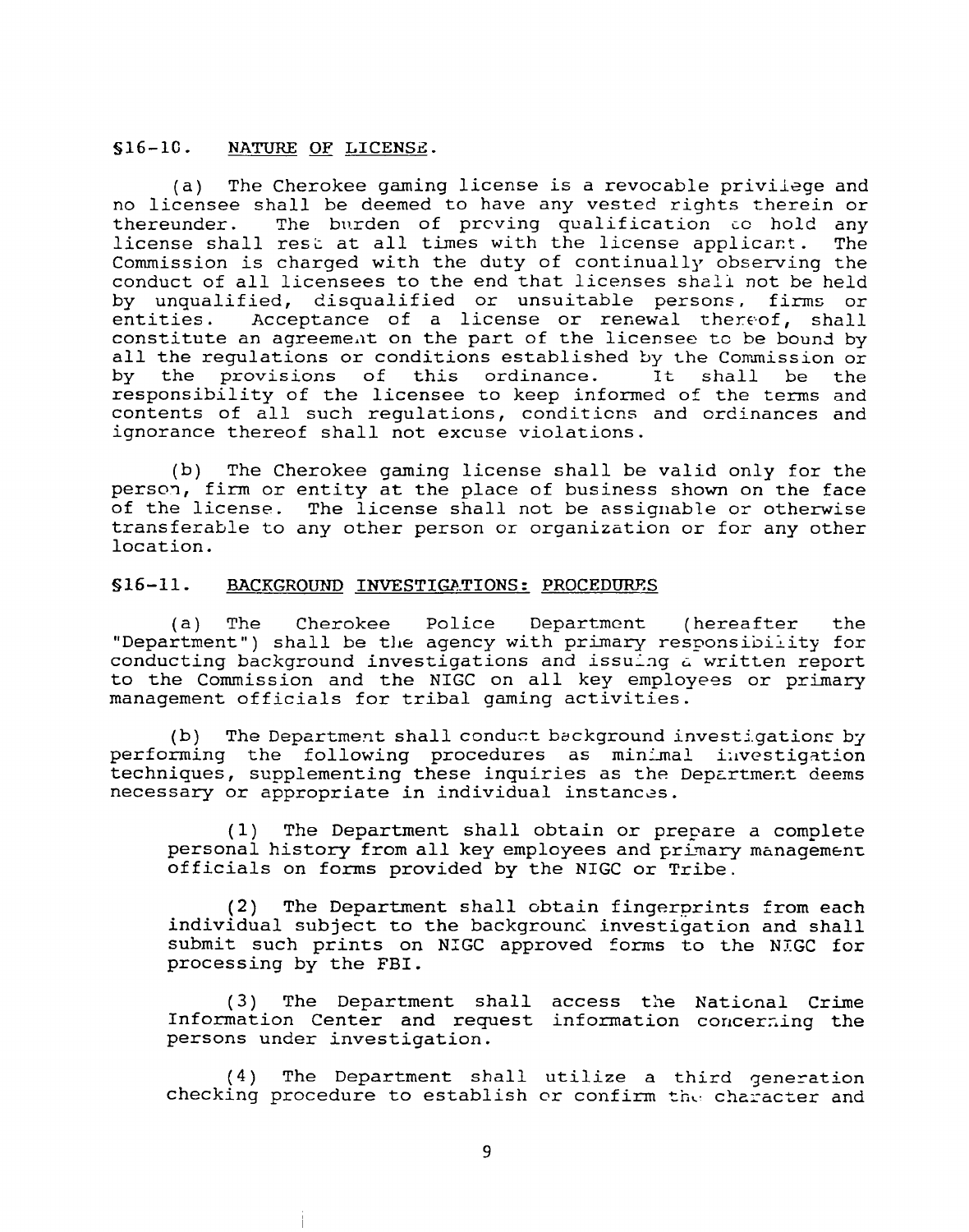reputation of the person through personal references provided on the tribal personal hjstory forms.

 $(5)$  The Department shall request the assistance of the Bureau of Indian Affairs Agency Criminal Investigator when necessary during such investigation. The Department shall also compare their pracedures and practices with those established by the local United States Marshall's Office and<br>where appropriate adopt such additional procedures and where appropriate adopt such additional procedures standards as the Department may deem proper to insure full and accurate investigations.

#### **S16-12. aACXGROUND IhiVESTIGATION: EVALUATION STANDARDS-**

(a) The Commission shall carefully consider the written report and recommendations of the Department upon completion of the background investigations of key employees and primary management<br>officials. Approval or disapproval of a gaming license shall Approval or disapproval of a gaming license shall require a two-thirds majority of the Commission.

(b) The Conmission shall not approve a gaming license where any key employee or primary management official has been determined by the Department's investigation to have engaged in prior criminal activities, have a criminal record or reputation, personal or professional habits, personal or professional associations which would pose a threat to the effective regulation of the gaming enterprise or would create a danger of illegal activities in the gaming activities.

(c) Objective evidence of such threat shall include convicticn of e feiony, conviction of any gaming related offense, conviction of an offense involving moral turpitude, a past or present personal or business relationship with persons known or reasonably suspected of engaging in organized criminal activities.

#### S16-13. ESTABLIZ AMENI' OF GAMING COMMISSION.

(a) There shall be estzblished a Commission to be known as the Cherokee Gaming Commission.

(b) The Commission shall be composed of three members, none of whom may hold tribal elected office or be immediately related to any tribal elected official. No commissioner or any member of their immediate family shall own an interest in or be employed by or for any tribal gaming enterprise or any person or entity with an interest in management of any gaming enterprise or gaming related activity.

 $(c)$  The members of the Commistion shall be appointed by the Tribal Council. Members shall not be appointed to serve more than<br>two consecutive two year terms. The members shall elect a two consecutive two year terms. chairperscn from among themselves.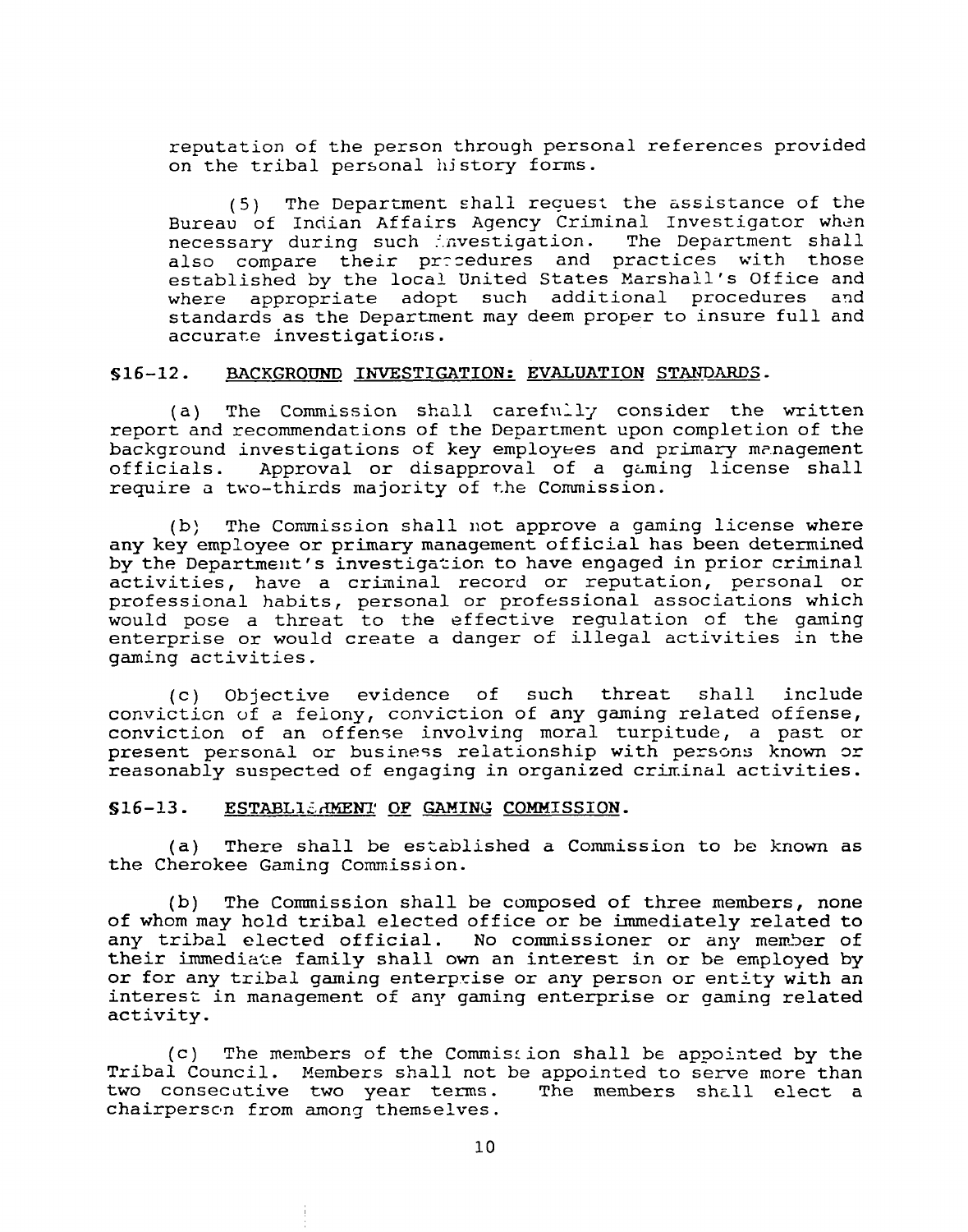## **S16-14. POWERS** OF **COMMISSION.**

(a) The Commission shall have power to:

(1) issue orders of temporary closure of gamizg activities for violations of this gaming ordinance or of contractual obligations to the Tribe, the IGRA or the approved class 111 compact or orders of permanent closure of gaming activities for violations of this gaming ordinance, tribal gaming regulations or contractual obligations to the Tribe;

(2) initiate civil and criminal actions in court to enforce provisions of this ordinance, tribal gaming regulations or the IGRA;

(3) negotiate and approve management agreements for class I1 gaming to be submitted to the Tribal Council for approval by Tribal Council resolution;

(4) approve, deny or revoke gaming licenses for clzss **I1**  or class **I11** gaming;

(5) monitor all gaming activities conducted on Eastern Cherokee lands on a continuing basis;

(6) insure that background investigations are conducted as required by this ordinance and the IGRA as well as conduct such additional investigations as the Commission may deem necessary;

(7) demand access to and inspect, examine, copy and audit all papers, books and records concerning activities and revenues of any gaming activity conducted on Eastern Cherokee lands and any other matters necessary to carry out their duties under this ordinance;

 $(8)$  conduct such hearings as the Commission may deem appropriate in carrying out its duties, including administering oaths or affirmations to witnesses and issuing subpoenas to compel witnesses to appear at such hearings;

**(9)** when information is received through audits **ur** other investigations that indicates a violation of tribal, federal or applicable state ordinances, laws or regulations, to treat as confidential and provide such information to the appropriate law enforcement officials;

(10) adopt regulations deemed necessary to clarify or enforce provisions of this ordinance or tribal rights and interests established in approved management agreements or an approved class **I11** compact.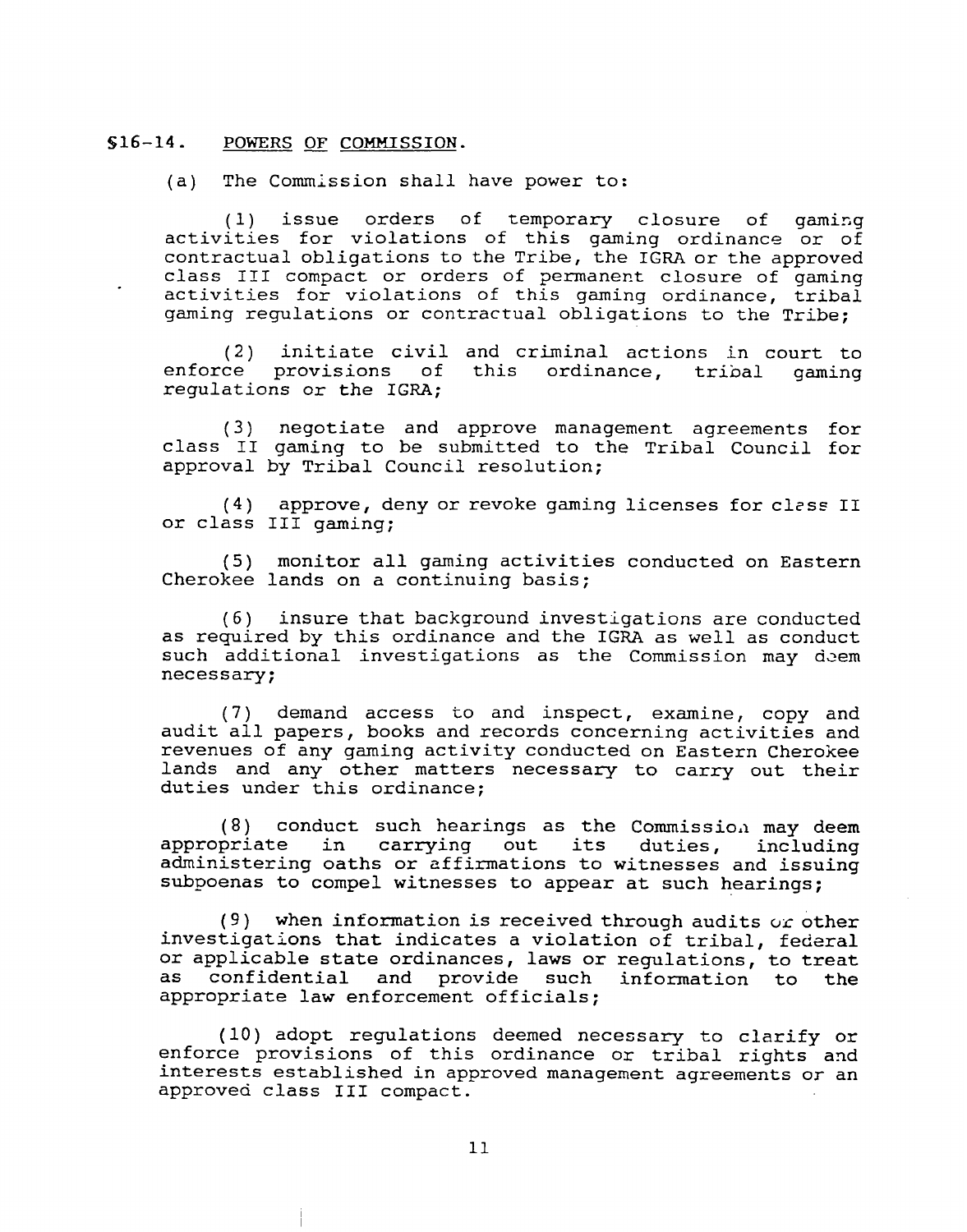(11) Adopt an Eastern Band of Cherokee Indians contract manager class II and class III gaming license application.

# **S16-15.** FINANCIAL **CONTROLS.**

The Commission shall adopt such reasonable financial controls, standards and procedures concerning accounting, rash reconciliation and record keeping as are necessary and appropriate to insure the financial integrity of all tribal gaming activities. Such controls, standards and procedures shall be adopted within one hundred twenty (120) days after ratification of this ordinance. Failure to comply with such controls and procedures established by the Commission shall constitute grounds for the Commission to suspend a gaming license. Such suspension may he either temporary or permanent, at the discretion of the Commission.

### **S16-16.** PENALTIES.

(a) It shall constitute a violation of the laws of the Tribe to violate the provisions of this ordinance or any iegulations promulgated by the Tribe under this ordinanze, or any order issued by the Commission under the authority of this ordinance. Any person so violating these laws or regulations **nzy** be charged w.:th criminal or civil violation in the Cherokee Ccurt.

(b) Any member of the Tribe or of any other federally recognized Indian tribe residing or employed on Eastern Cherokee lands may be charged with a criminal violation and upon conxiction shall be punished by a fine of not more than five thousand dollars (\$5,000), by imprisonment not to exceed twelve (12) months, for each separate offense, or by both fine and imprisonment or other sentencing alternatives under tribal law.

(c) Any person who is not an enrolled n.?mber of any federally recognized Indian tribe may be charged xith a civil violation of tribal law and shall, upon judgment, be required to pay a civil fine of not more than five thousand dollars (\$5,000) per offense or violation plus such actual civil damages as may be awarded by the Cherokee Court. Any person against whom such a judgement shall be entered shall also be subject to removal from Eastern Cherokee lands under the standards and policies of the Trihe for removal.

# S16-17. Class II and III Gaming.

All prior gaming ordinances enacted by the Tribal Council pertaining to Class **I1** cnd Class **I11** gaming are hereby repealed

NOW THEREFORE, BE IT ENACTED, by the Tribal Councii of the Eastern Band of Cherokee Indians, in Annual Council assembled, with a quorum present, that the foregoing Eastern Cherokee Cming Ordinance is hereby enacted into tribal law in ordinance  $\text{form}$ , with the ordinance to be henceforth incorporated into the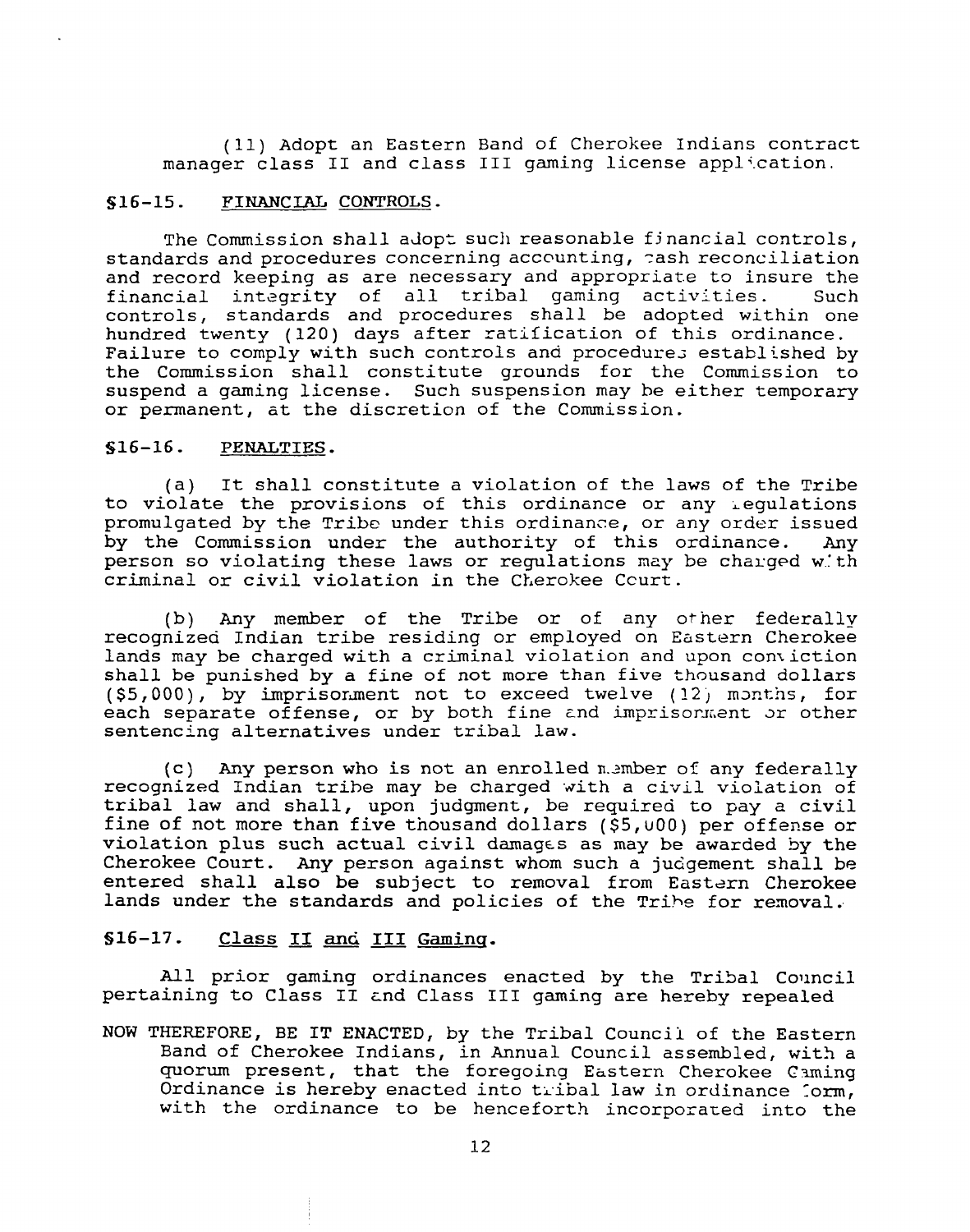**Cherokee Code as set forth above inmediately upon ratification by the principal Chief and approval by the Nation~l Indian Gaming Commission.** 

 $\sim 10^{-1}$ 

Submitted by: As required by National Indian Gaming Commission for  $\blacksquare$ **review ic May 1994.**